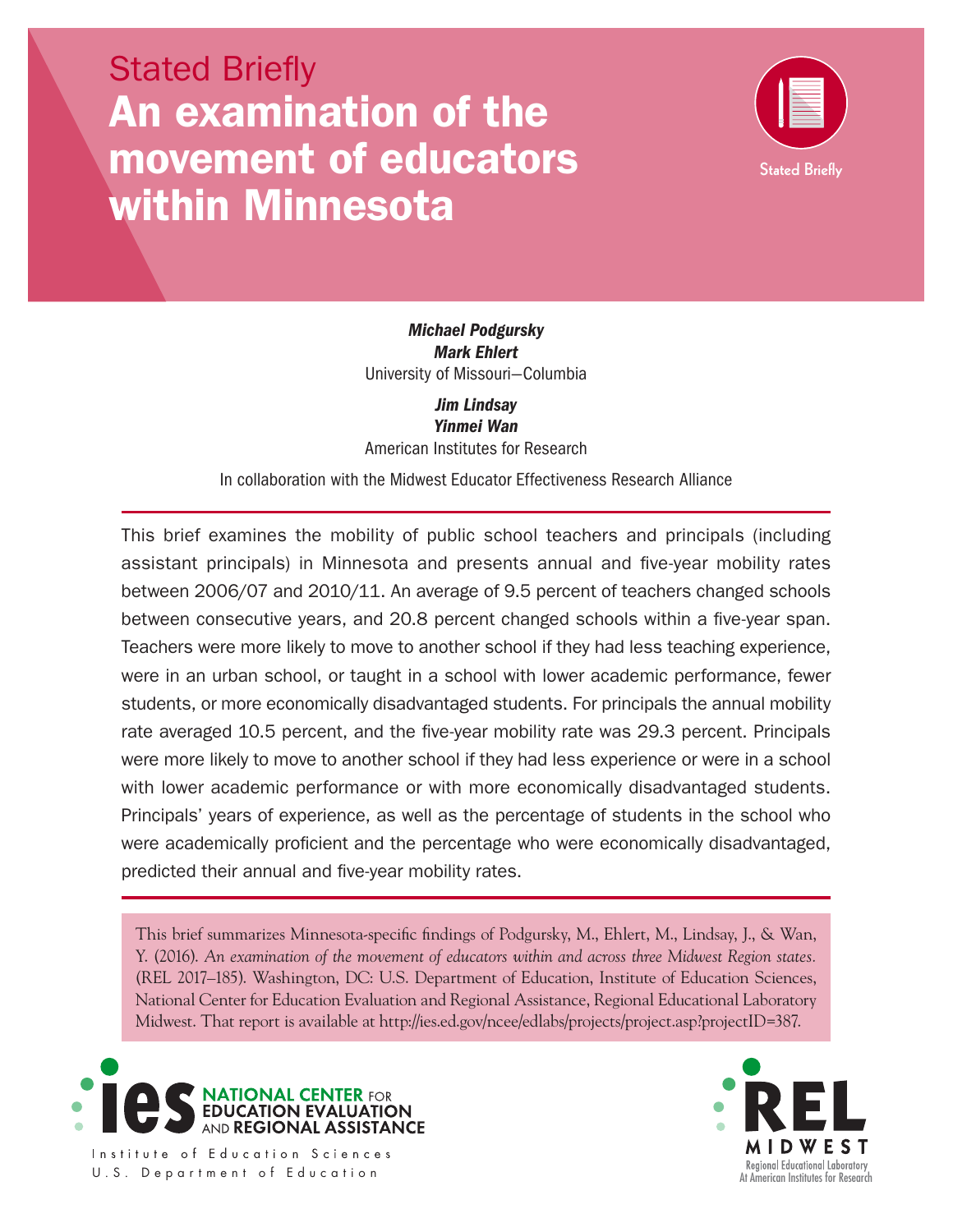# Why this study?

Teachers and school administrators change schools for a variety of reasons. For example, public school teachers in a national sample rated personal life factors, salary and other job benefits, and assignment and classroom factors as the most important reasons in their decision to move (Goldring, Taie, & Riddles, 2014).

Some mobility is inevitable, even desirable, and can be beneficial to schools and students if it results in a better person–job match or replacement of ineffective educators by higher-quality educators (see, for example, Ingle, 2009); but policymakers are concerned about the potential negative effects of mobility. High rates of mobility pose substantial challenges to the development of strong and stable faculties (Allensworth, Ponisciak, & Mazzeo, 2009).

An educator's decision to leave a position in one school to take a position in another school incurs a cost to schools, districts, and students (Barnes, Crowe, & Schaefer, 2007; Feng & Sass, 2011; Coggshall & Sexton, 2008). At the state level, educator mobility may counteract initiatives to create equitable distributions of highly qualified educators across different types of districts. For example, research suggests that educators are more likely to move from schools with a larger racial/ethnic minority population, from schools with a larger population of economically disadvantaged students, and from schools showing chronic low performance (see, for example, Feng & Sass, 2011; Hanushek, Kain, & Rivkin, 2004; Plecki, Elfers, Loeb, Zahir, & Knapp, 2005). Previous research also suggests that teachers in some subject areas, particularly special education teachers, have higher mobility rates than teachers in other subject areas (Boe, Cook, & Sunderland, 2008; Goldring et al., 2014; Texas Education Agency, 1995).

Examining educator mobility may help states better understand where mobility is having its greatest impact. But many states do not monitor educator mobility. Such was the case in fall 2012, when members of the Midwest Educator Effectiveness Research Alliance<sup>1</sup> partnered with Regional Educational Laboratory Midwest to examine patterns of educator mobility within and among Iowa, Minnesota, and Wisconsin.

This brief presents findings on educator mobility within Minnesota. The study team analyzed Minnesota school staffing data from 2006/07 to 2011/12 to determine the mobility rates among public school teachers and principals (including assistant principals) and to determine whether educator and school characteristics and mobility rates were related. The study team also prepared similar briefs on Iowa and Wisconsin using the same methodology.<sup>2</sup>

The findings can provide policymakers and staff at the Minnesota Department of Education with information on educator mobility within the state as well as characteristics of schools that educators are more likely to leave and whether certain educators have characteristics that make them more prone to relocating.

# What the study examined

This study addressed the following research question:

- What were intrastate mobility rates for teachers, principals, and assistant principals in Minnesota between 2006/07 and 2010/11?
- Did mobility rates differ by
	- • Administrative level (teacher or principal)?
	- The subject area teachers taught?
	- <sup>o</sup> Region within the state?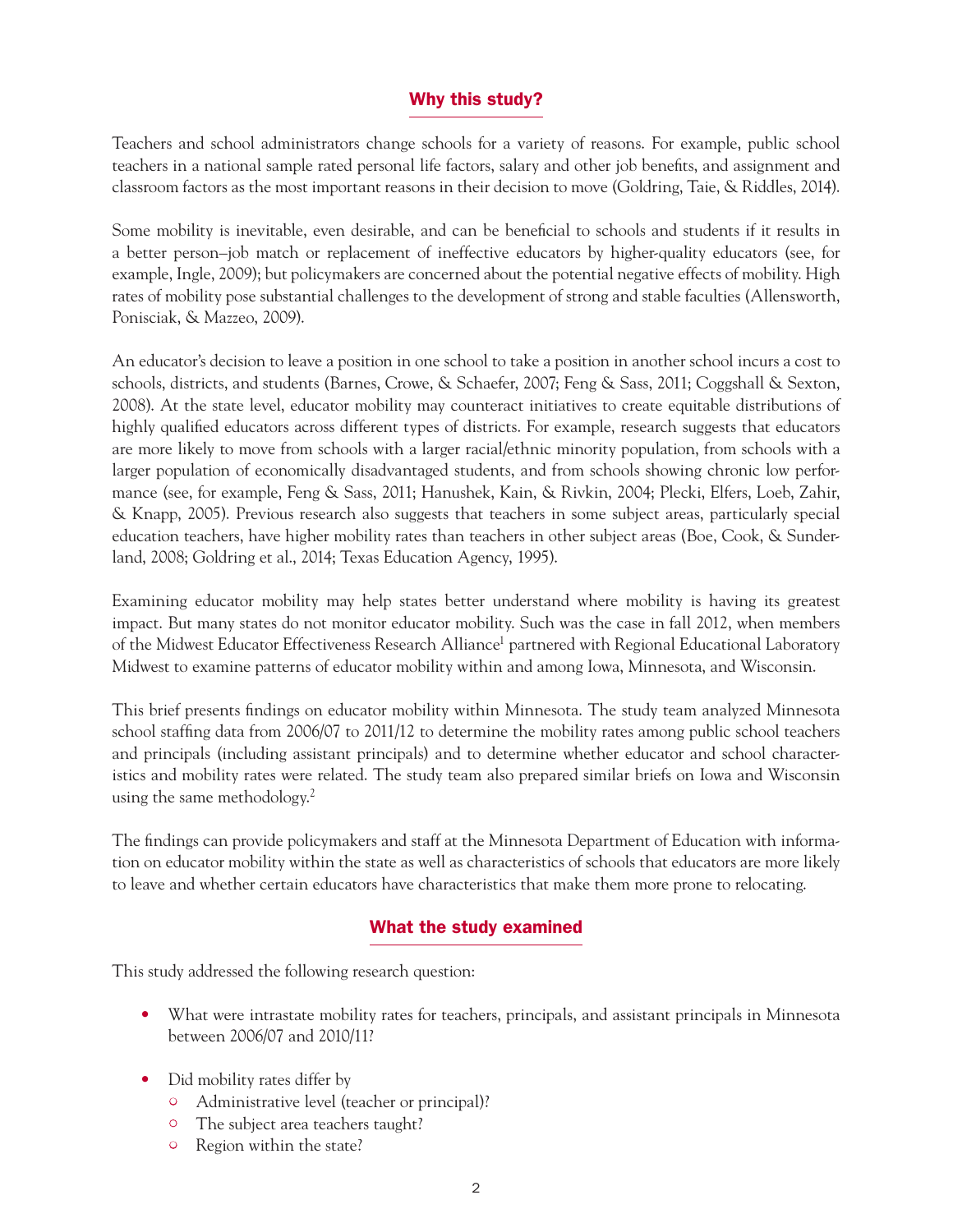- Were mobility rates reliably predicted by
	- $\circ$  Educator characteristics (gender, racial/ethnic minority status, or years of experience working in public education in the state)?
	- <sup>o</sup> School characteristics (academic performance, size, percentage of economically disadvantaged students, or urbanicity)?

The study team obtained annual educator staffing data and data on school-level performance and demographics from the Minnesota Department of Education. Staff records across years were linked by unique staff identification numbers. The longitudinal data permitted employment information for the same educators to be analyzed over a given period, which revealed mobility behavior (entry into the workforce, exit from the workforce, and changes in work locations). See box 1 for a summary of the data and methods used for the study.

#### Box 1. Data and methods

#### Data

This study used two types of data for school years 2006/07–2011/12:

- Listing of licensed staff in each public school in each year between 2006/07 and 2011/12.
- • School-level data, including characteristics of the student populations served and student performance on state standardized tests.

Data were obtained through a data-sharing agreement between the Minnesota Department of Education and Regional Educational Laboratory Midwest. Educators' folder numbers (license numbers) and school identification numbers served as unique identifiers, allowing the study team to merge data files for different years by educator and school.

#### Methods

This brief focuses on the movement of two groups of educators within Minnesota: teachers and principals (including assistant principals). To examine educator mobility, the study team merged the state's public school employment files for each pair of consecutive years by educator identifier for all years between 2006/07 and 2011/12. A professional educator working in both years but in a different school within the state was classified as a mover and included in the count of school movers. Annual mobility rates were calculated by dividing the number of school movers by the total number of educators working in the first of the consecutive years. For example, the teacher mobility rate for 2006/07 was calculated by dividing the number of teachers working in 2006/07 who moved to another Minnesota public school in 2007/08 by the total number of teachers working in 2006/07. Five-year mobility rates were calculated by dividing the number of educators working in 2006/07 who were still employed in the state's public schools in 2011/12 (after five years) but were working in a different school by the total number of educators employed in 2006/07.

To determine whether specific educator and school characteristics were associated with whether an educator moved from year to year or was working in a different school at the end of the five-year span, the study team used multivariate logistic regressions to analyze annual and five-year mobility rates. The results of the regressions indicated how educator characteristics and the characteristics of the exited schools (the schools educators moved from) were related to the odds that educators continuing their employment would change schools rather than stay employed in the same school.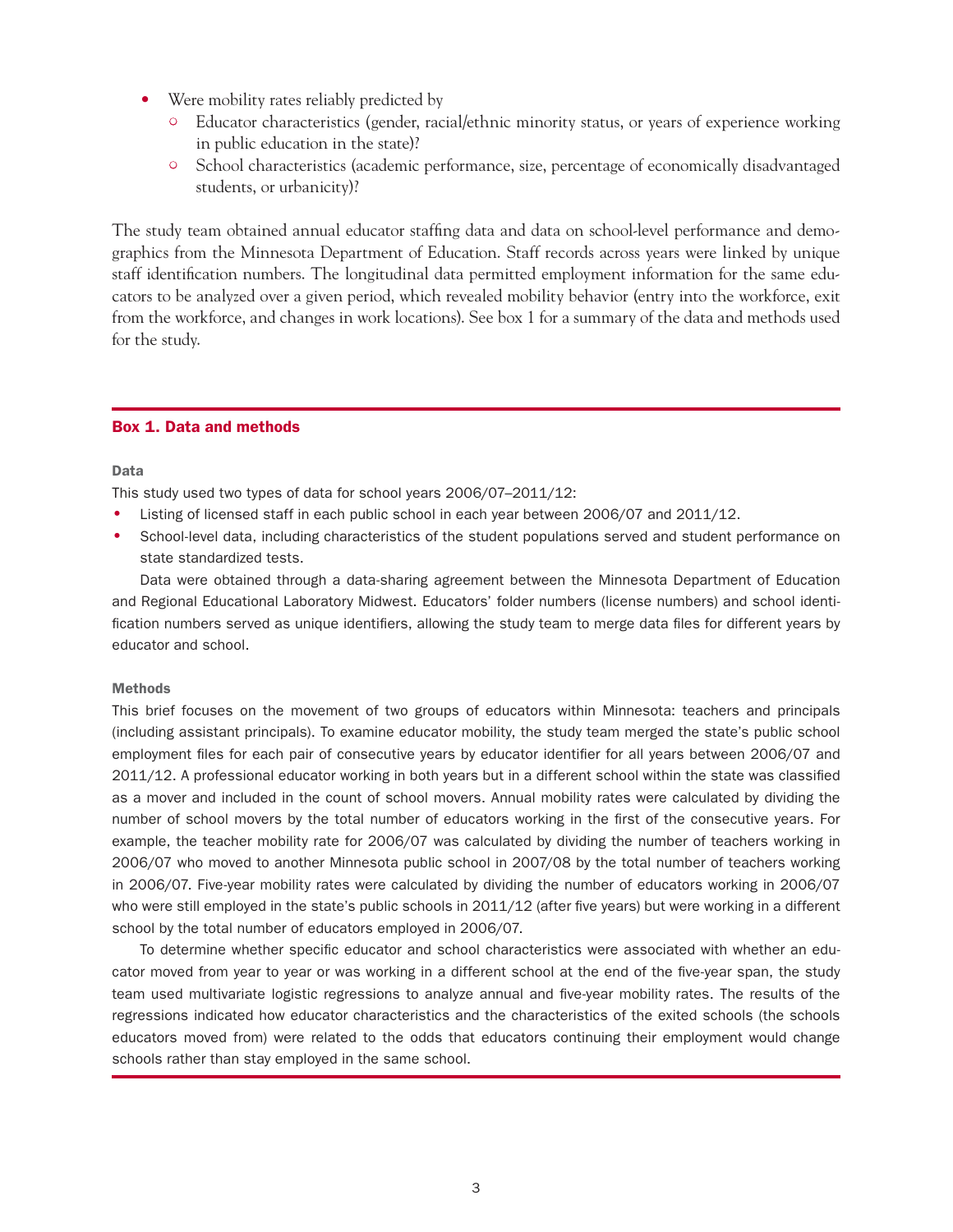# What the study found

The average annual intrastate mobility rate was 9.2 percent for Minnesota teachers and 10.5 percent for Minnesota principals (table 1). Mobility rates were related to several educator and school characteristics.

# Between 2006/07 and 2010/11 the annual intrastate mobility rate for teachers ranged from 8.4 percent to 9.8 percent, and the five-year mobility rate was 20.8 percent

The annual intrastate mobility rate for Minnesota teachers ranged from 8.4 percent to 9.8 percent (figure 1). Of the teachers who were employed in Minnesota public schools in 2006/07, 20.8 percent had changed schools within the state by 2011/12.

# Table 1. Average annual and five-year intrastate mobility rates for Minnesota public school educators, 2006/07–2010/11 (percent)

| <b>Mobility rate</b> | <b>Teachers</b> | Principals <sup>a</sup> |
|----------------------|-----------------|-------------------------|
| Average annual       |                 | 10.5                    |
| Five-year            | 20.8            | 29.3                    |

Note: Average annual mobility rates are the averages of year-to-year mobility rates from 2006/07 to 2010/11, where the mobility rate for each year reflects the movement of educators between that year and the subsequent year (for example, the rate for 2006/07 reflects the percentage of educators employed in 2006/07 who worked in a different school in 2007/08). Five-year mobility rates are the percentage of educators employed in 2006/07 who worked in a different school in 2011/12.

a. Includes assistant principals.

**Source:** Authors' analysis of data from the Minnesota Department of Education.

# Figure 1. The annual intrastate mobility rate for Minnesota public school educators ranged from 8.4 percent to 11.4 percent between 2006/07 and 2010/11



Note: The mobility rate displayed for each year reflects the movement of educators between that year and the subsequent year. For example, the rate for 2006/07 reflects the percentage of educators employed in 2006/07 who worked in a different school in 2007/08.

a. Includes assistant principals.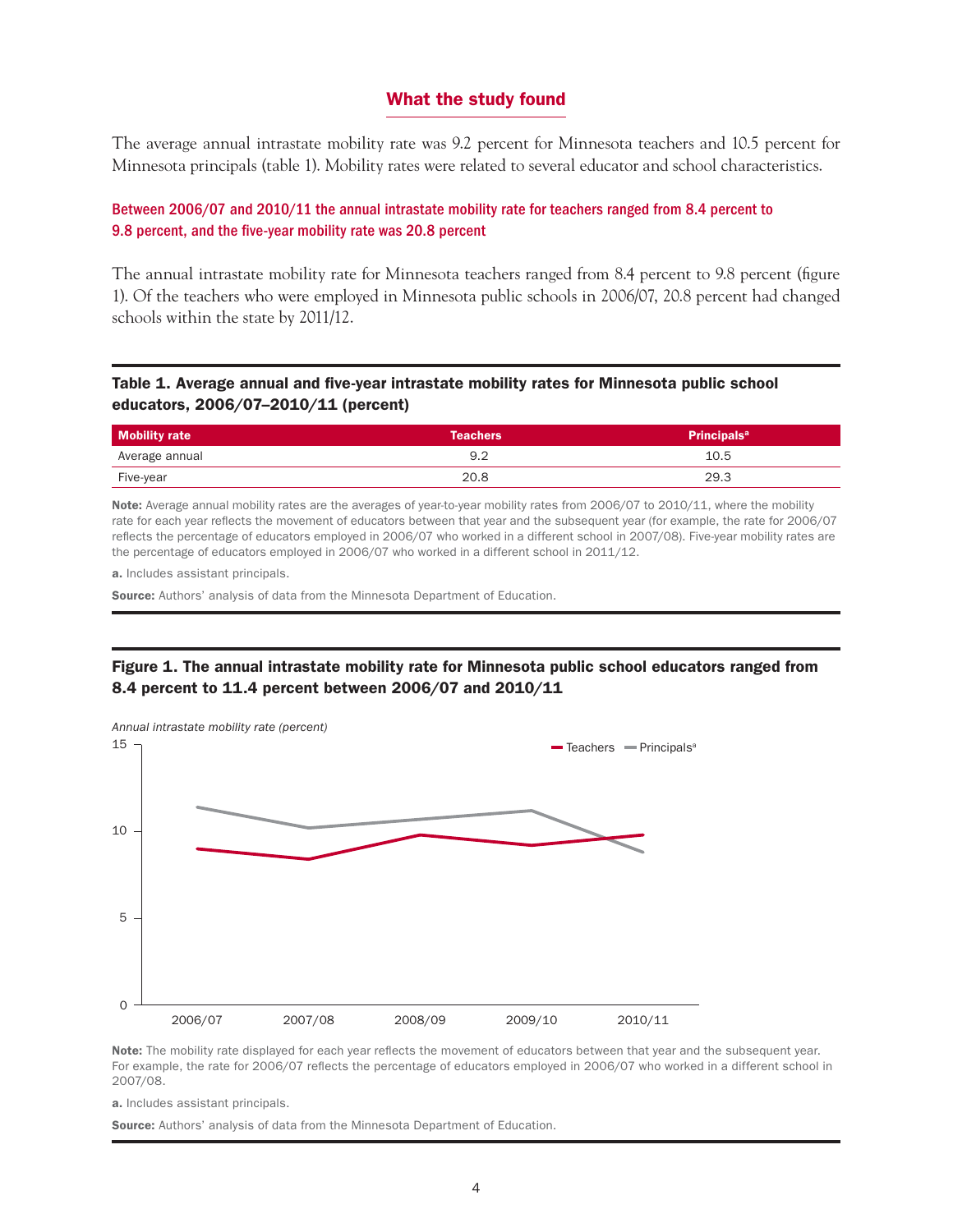#### Teacher mobility was related to teachers' years of experience and licensure area

As teachers advanced in their career, the likelihood of moving to another public school in Minnesota decreased (table 2 and figure 2). The difference in intrastate mobility rates for teachers in different subject areas was also statistically significant ( $p < .01$ ). Among elementary school teachers the average annual mobility rate was 8.0 percentage points higher for special education teachers than for general education teachers, and the five-year mobility rate was 11.6 percentage points higher for special education teachers than for general elementary education teachers (table 3). Among secondary school teachers the average annual mobility rate was 5.3 percentage points higher for special education teachers than for teachers in core subjects, and the five-year mobility rate was 12.1 percentage points higher for special education teachers than for teachers of core subjects. Foreign language teachers at the secondary level also had high mobility rates: the average annual rate was 13.5 percent, and the five-year rate was 26.4 percent.

# The likelihood of teachers changing schools within Minnesota during a one- or five-year span was related to schools' academic performance, size, urbanicity, and percentage of students who are economically disadvantaged

Teachers were more likely to move from schools with a lower percentage of students meeting the state's academic proficiency standards, smaller schools, urban schools, and schools with a larger percentage of students who were economically disadvantaged (see table 2 and figure 2). All these relationships were statistically significant.

#### Average annual and five-year teacher intrastate mobility rates were highest in the Arrowhead and Metro regions

Teachers in some of the state's economic development regions were more likely to change schools than were teachers in other regions (*p* < .001, with an average annual mobility rate of more than 10.0 percent

# Table 2. Relationships between annual and five-year intrastate mobility rates for Minnesota public school educators and educator and school characteristics, 2006/07–2010/11 (odds ratio)

|                                                      | <b>Teachers</b>                |                                   | <b>Principals<sup>a</sup></b>  |                                   |
|------------------------------------------------------|--------------------------------|-----------------------------------|--------------------------------|-----------------------------------|
| <b>Predictor</b>                                     | <b>Annual</b><br>mobility rate | <b>Five year</b><br>mobility rate | <b>Annual</b><br>mobility rate | <b>Five year</b><br>mobility rate |
| <b>Educator characteristics</b>                      |                                |                                   |                                |                                   |
| Years of experience teaching in<br>Minnesota         | $0.949***$                     | $0.959***$                        | $0.967***$                     | $0.959***$                        |
| School characteristics                               |                                |                                   |                                |                                   |
| Academic performance<br>(percent proficient)         | $0.995***$                     | $0.994***$                        | $0.988**$                      | $0.990***$                        |
| Size (per 100 students)                              | $0.981***$                     | $0.969***$                        | 1.000                          | 0.996                             |
| Urban versus nonurban                                | $1.352***$                     | $1.417***$                        | 1.124                          | 1.005                             |
| Percentage of economically<br>disadvantaged students | $1.006***$                     | $1.008***$                        | $1.013**$                      | $1.018***$                        |

\*\* Significant at *p* < .01; \*\*\* significant at *p* < .001.

Note: Estimates are based on a multivariate logit model and indicate how each predictor variable is related to the odds that an educator moves versus stays at the same school in the following year. Values greater than 1 indicate that increases in the predictor variable are associated with higher odds that an educator changes schools. Values less than 1 indicate that increases in the predictor variable are associated with lower odds. For example, the odds of moving versus staying in the same school between two consecutive years are 1.352 times higher for an urban teacher than for a nonurban teacher. The analysis of annual mobility used data for 2009/10 and 2010/11; the analysis of five-year mobility used data for 2006/07 and 2011/12.

a. Includes assistant principals.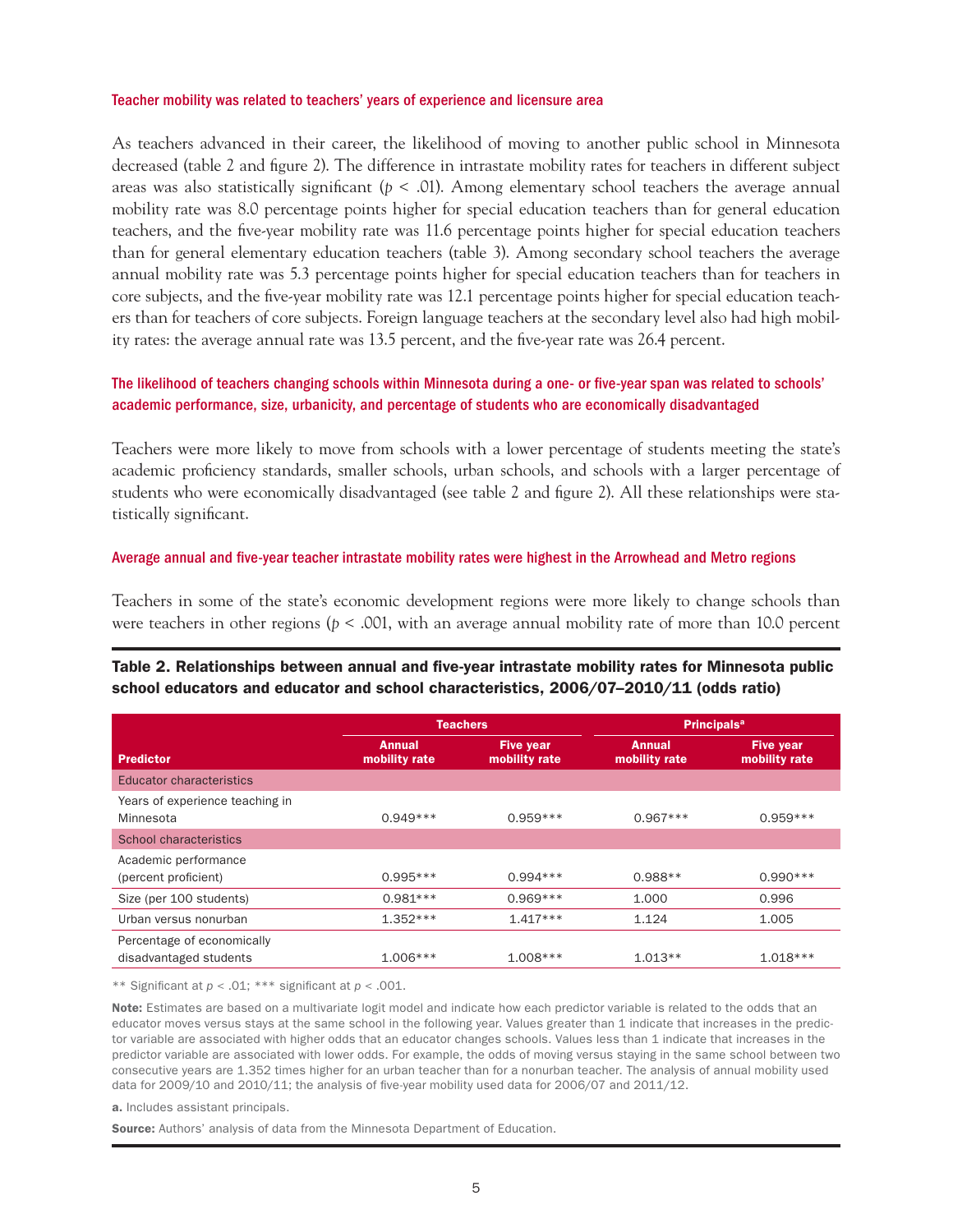# Figure 2. Average annual intrastate mobility rates for Minnesota public school teachers were associated with teachers' years of experience in the state and schools' percentage of students who were economically disadvantaged, 2006/07–2010/11



a. Low-poverty schools are those in the lowest quartile of percentage of students eligible for the school lunch program; medium-poverty schools are those in the middle two quartiles of percentage of students eligible for the school lunch program; high-poverty schools are those in the highest quartile of percentage of students eligible for the school lunch program.

Source: Authors' analysis of data from the Minnesota Department of Education.

# Table 3. Average annual and five-year intrastate mobility rates for Minnesota public school teachers, by subject taught, 2006/07–2010/11 (percent)

| <b>Subject taught</b>   | Average annual mobility rate | Five year mobility rate |
|-------------------------|------------------------------|-------------------------|
| Elementary school level |                              |                         |
| General education       | 6.6                          | 18.0                    |
| Special education       | 14.8                         | 29.6                    |
| Other                   | 11.4                         | 21.2                    |
| Secondary school level  |                              |                         |
| English language arts   | 8.1                          | 16.3                    |
| Math                    | 8.0                          | 17.4                    |
| Science                 | 7.0                          | 15.1                    |
| Social studies          | 6.1                          | 15.1                    |
| Special education       | 12.7                         | 28.1                    |
| Foreign languages       | 13.5                         | 26.4                    |
| Other                   | 10.1                         | 21.5                    |

 the percentage of teachers employed in 2006/07 who worked in a different school in 2011/12. Analyses of variance showed that Note: Average annual mobility rates are the averages of year-to-year mobility rates from 2006/07 to 2010/11, where the mobility rate for each year reflects the movement of teachers between that year and the subsequent year (for example, the rate for 2006/07 reflects the percentage of teachers employed in 2006/07 who worked in a different school in 2007/08). Five-year mobility rates are the overall differences in annual and five-year mobility rates between teachers who taught different subjects were statistically significant at *p* < .01.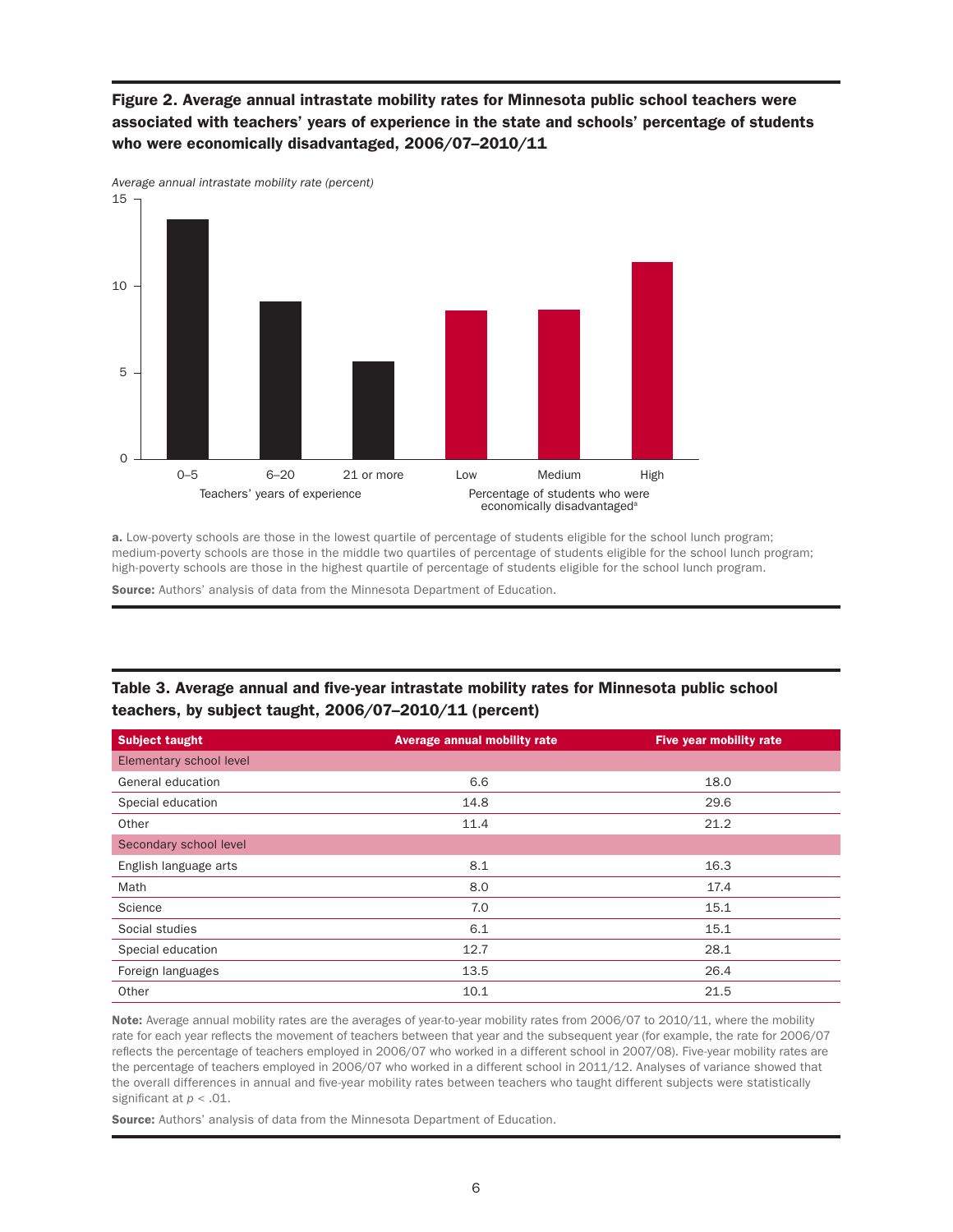and a five-year mobility rate of 22 percent in the Arrowhead and Metro regions (table 4). Mobility rates tended to be higher within regions than across them (see shaded cells in table 4).

# Between 2006/07 and 2010/11 the annual intrastate mobility rate for principals ranged from 9.8 percent to 11.4 percent, and the five-year mobility rate was 29.3 percent

The annual intrastate mobility rate for Minnesota principals ranged from 9.8 percent to 11.4 percent (see figure 1). Of the principals who were employed in Minnesota public schools in 2006/07, 29.3 had changed

# Table 4. Teacher annual and five-year mobility rates across economic development regions within Minnesota, 2006/07–2010/11 (percent)

|                                         | <b>Region to which teachers move</b> |                |                        |                       |              |                                |                      |                                |                      |                      |                                        | <b>Total</b>                               |                        |                               |
|-----------------------------------------|--------------------------------------|----------------|------------------------|-----------------------|--------------|--------------------------------|----------------------|--------------------------------|----------------------|----------------------|----------------------------------------|--------------------------------------------|------------------------|-------------------------------|
| <b>Region that</b><br>teachers<br>leave | <b>Arrow</b><br>head                 | <b>Central</b> | East<br><b>Central</b> | <b>Head</b><br>waters | <b>Metro</b> | <b>North</b><br><b>Central</b> | <b>North</b><br>west | <b>South</b><br><b>Central</b> | <b>South</b><br>east | <b>South</b><br>west | <b>South</b><br>west<br><b>Central</b> | <b>Upper</b><br><b>MN</b><br><b>Valley</b> | West<br><b>Central</b> | mobility<br>from<br>region*** |
| Arrowhead                               | 10.6                                 | 0.1            | 0.1                    | 0.1                   | 0.2          | 0.1                            | 0.0                  | 0.0                            | 0.1                  | 0.0                  | 0.0                                    | a                                          | 0.0                    | 11.4                          |
|                                         | 20.7                                 | 0.1            | 0.3                    | 0.2                   | 0.6          | 0.2                            | 0.1                  | 0.0                            | 0.2                  | $\mathsf a$          | 0.0                                    | $\mathsf{a}$                               | 0.1                    | 22.7                          |
| Central                                 | 0.0                                  | 6.0            | 0.1                    | 0.0                   | 0.7          | 0.2                            | 0.0                  | 0.1                            | 0.1                  | 0.0                  | 0.1                                    | 0.0                                        | 0.1                    | 7.5                           |
|                                         | 0.2                                  | 14.2           | 0.3                    | 0.1                   | 1.2          | 0.6                            | 0.1                  | 0.1                            | 0.2                  | 0.1                  | 0.2                                    | 0.1                                        | 0.2                    | 17.7                          |
| East                                    | 0.3                                  | 0.6            | 4.7                    | 0.0                   | 0.7          | 0.2                            | 0.1                  | 0.1                            | 0.1                  | 0.0                  | 0.0                                    | 0.0                                        | 0.1                    | 6.9                           |
| Central                                 | 0.6                                  | 1.4            | 9.9                    | 0.1                   | 1.8          | 0.5                            | 0.2                  | 0.3                            | 0.6                  | 0.1                  | $\mathsf a$                            | $\mathsf{a}$                               | 0.2                    | 15.8                          |
| Headwaters                              | 0.3                                  | 0.1            | 0.1                    | 4.1                   | 0.2          | 0.2                            | 0.2                  | 0.0                            | 0.1                  | 0.0                  | 0.0                                    | $\mathsf{a}$                               | 0.1                    | 5.4                           |
|                                         | 0.8                                  | 0.3            | 0.2                    | 9.2                   | 0.5          | 1.1                            | 0.8                  | 0.3                            | 0.2                  | $\mathsf a$          | 0.1                                    | $\mathsf{a}$                               | $\mathsf a$            | 13.5                          |
| Metro                                   | 0.0                                  | 0.2            | 0.1                    | 0.0                   | 9.8          | 0.0                            | 0.0                  | 0.0                            | 0.1                  | 0.0                  | 0.0                                    | 0.0                                        | 0.0                    | 10.3                          |
|                                         | 0.1                                  | 0.3            | 0.1                    | 0.0                   | 21.6         | 0.1                            | 0.0                  | 0.1                            | 0.3                  | 0.1                  | 0.1                                    | 0.0                                        | 0.1                    | 22.9                          |
| North                                   | 0.2                                  | 0.2            | 0.1                    | 0.3                   | 0.3          | 4.8                            | 0.1                  | 0.0                            | 0.1                  | 0.0                  | 0.0                                    | 0.0                                        | 0.4                    | 6.6                           |
| Central                                 | 0.8                                  | 0.3            | 0.2                    | 1.0                   | 0.7          | 11.7                           | 0.3                  | 0.1                            | 0.2                  | 0.1                  | 0.1                                    | 0.1                                        | 0.9                    | 16.5                          |
| Northwest                               | 0.2                                  | 0.1            | 0.0                    | 0.2                   | 0.1          | 0.0                            | 4.9                  | 0.0                            | 0.1                  | 0.0                  | 0.0                                    | $\mathsf{a}$                               | 0.2                    | 5.9                           |
|                                         | 0.3                                  | 0.1            | $\mathsf{a}$           | 0.6                   | 0.1          | a                              | 11.9                 | 0.1                            | a                    | $\mathsf a$          | $\mathsf a$                            | 0.1                                        | 0.4                    | 13.4                          |
| South                                   | 0.1                                  | 0.1            | 0.1                    | 0.0                   | 0.5          | 0.0                            | a                    | 7.1                            | 0.4                  | 0.2                  | 0.1                                    | 0.0                                        | 0.1                    | 8.7                           |
| Central                                 | 0.1                                  | 0.2            | 0.1                    | 0.1                   | 1.4          | 0.2                            | 0.1                  | 15.2                           | 1.0                  | 0.5                  | 0.1                                    | 0.1                                        | 0.1                    | 19.1                          |
| Southeast                               | 0.1                                  | 0.1            | 0.1                    | 0.0                   | 0.6          | 0.0                            | 0.0                  | 0.2                            | 6.8                  | 0.0                  | 0.0                                    | 0.0                                        | 0.0                    | 7.9                           |
|                                         | 0.1                                  | 0.2            | 0.1                    | 0.0                   | 1.3          | 0.1                            | 0.1                  | 0.3                            | 16.4                 | 0.1                  | 0.1                                    | $\mathsf{a}$                               | 0.1                    | 18.9                          |
| Southwest                               | 0.1                                  | 0.1            | 0.1                    | 0.0                   | 0.2          | 0.1                            | 0.1                  | 0.3                            | 0.2                  | 6.0                  | 0.2                                    | 0.1                                        | 0.1                    | 7.6                           |
|                                         | 0.2                                  | 0.4            | 0.1                    | 0.1                   | 0.9          | 0.1                            | 0.3                  | 0.8                            | 0.8                  | 13.0                 | 0.4                                    | 0.5                                        | 0.3                    | 17.8                          |
| Southwest                               | 0.1                                  | 0.6            | 0.0                    | 0.0                   | 0.3          | 0.0                            | 0.1                  | 0.1                            | 0.1                  | 0.1                  | 5.5                                    | 0.2                                        | 0.1                    | 7.3                           |
| Central                                 | 0.1                                  | 1.3            | 0.2                    | 0.1                   | 0.9          | $\mathsf{a}$                   | $\mathsf{a}$         | 0.2                            | 0.3                  | 0.5                  | 13.5                                   | 0.3                                        | 0.7                    | 18.2                          |
| Upper MN                                | 0.0                                  | 0.2            | 0.1                    | $\mathsf{a}$          | $\mathsf a$  | 0.0                            | 0.1                  | 0.1                            | 0.2                  | 0.5                  | 0.2                                    | 5.7                                        | 0.2                    | 7.4                           |
| Valley                                  | $\mathsf{a}$                         | 0.7            | a                      | a                     | 0.2          | 0.3                            | 0.2                  | 0.3                            | 0.5                  | 1.0                  | 0.9                                    | 12.5                                       | 0.3                    | 17.2                          |
| West                                    | 0.0                                  | 0.2            | 0.1                    | 0.1                   | 0.2          | 0.2                            | 0.1                  | 0.0                            | 0.1                  | 0.1                  | 0.0                                    | 0.1                                        | 5.7                    | 6.9                           |
| Central                                 | 0.1                                  | 0.4            | 0.1                    | 0.1                   | 0.7          | 0.6                            | 0.3                  | 0.1                            | 0.1                  | 0.1                  | 0.1                                    | 0.1                                        | 13.0                   | 15.8                          |

\*\*\* Significantly different across regions at  $p < .001$  for both annual mobility rates and five-year mobility rates.

Note: In each row the top number is the average annual mobility rate, and the bottom number is the five-year mobility rate. Shaded cells along the diagonal indicate the percentage of teachers within the region who relocated to another school within the region. Average annual mobility rates are the averages of year-to-year mobility rates from 2006/07 to 2010/11, where the mobility rate for each year reflects the movement of teachers between that year and the subsequent year (for example, the rate for 2006/07 reflects the percentage of teachers employed in 2006/07 who worked in a different school in 2007/08). Five-year mobility rates are the percentage of teachers employed in 2006/07 who worked in a different school in 2011/12.

a. No teachers moved from the region representing the row to the region representing the column.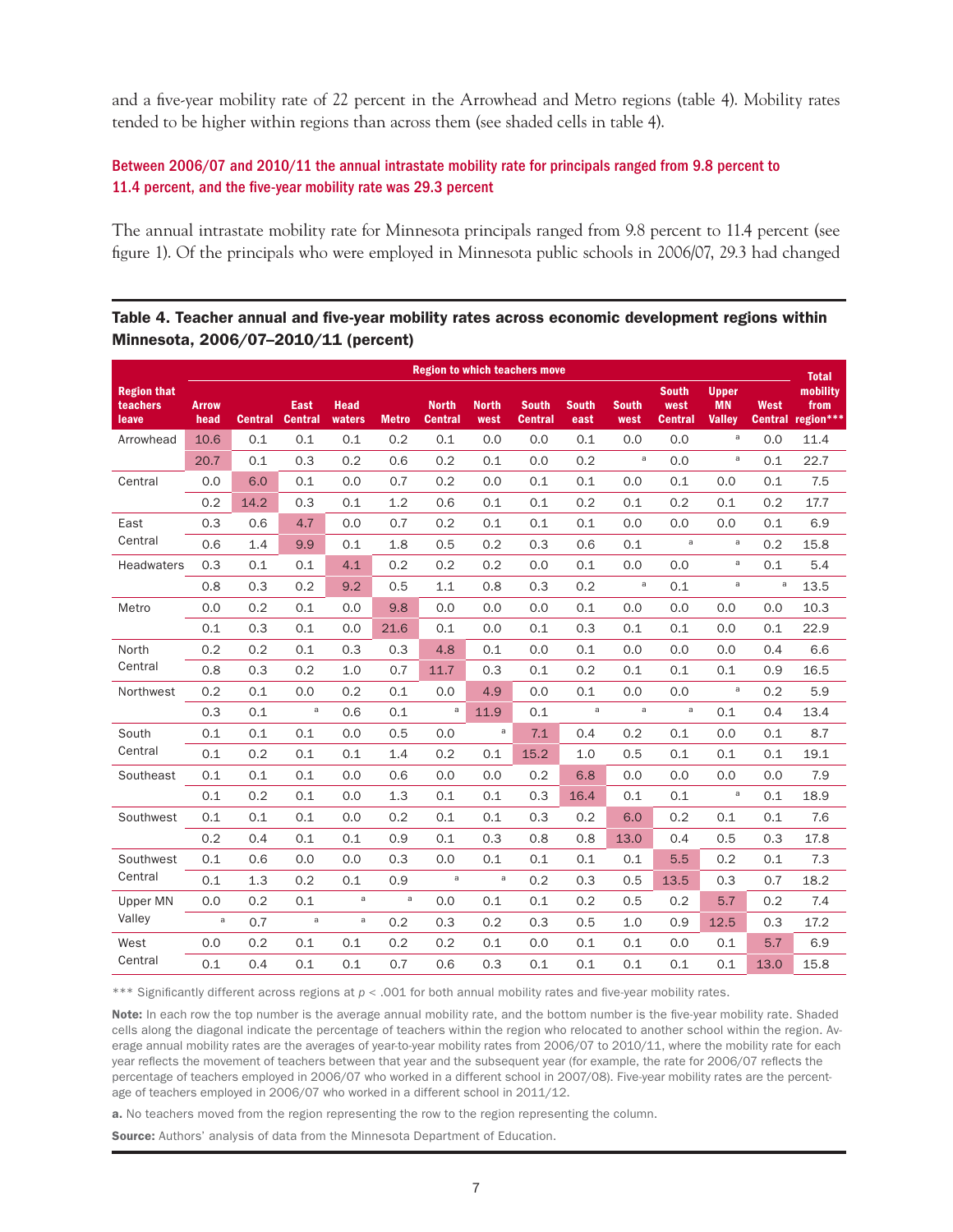schools within the state by 2011/12. Principal mobility rates were 2.7–4.5 percentage points higher than teacher mobility rates.

# Principal intrastate mobility rates were related to principals' years of experience as well as school academic performance and percentage of students who were economically disadvantaged

Principals' years of experience were negatively related to the likelihood of changing schools (see table 2). For every year of experience, the odds of changing schools within a five-year span decreased 4 percent. Principals were also more likely to move from a school with a low rate of academic proficiency and from a school with a high percentage of students who were economically disadvantaged. The relationships were statistically significant for both annual and five-year mobility rates.

#### Table 5. Principal average annual and five-year mobility rates across state economic development regions within Minnesota, 2006/07–2010/11 (percent)

|                                                        | <b>Region to which principals move</b> |                |                        |                       |              |                                |                      |                                |                      |                      |                                 | <b>Total</b>                               |                        |                            |
|--------------------------------------------------------|----------------------------------------|----------------|------------------------|-----------------------|--------------|--------------------------------|----------------------|--------------------------------|----------------------|----------------------|---------------------------------|--------------------------------------------|------------------------|----------------------------|
| <b>Region that</b><br>principals <sup>a</sup><br>leave | <b>Arrow</b><br>head                   | <b>Central</b> | East<br><b>Central</b> | <b>Head</b><br>waters | <b>Metro</b> | <b>North</b><br><b>Central</b> | <b>North</b><br>west | <b>South</b><br><b>Central</b> | <b>South</b><br>east | <b>South</b><br>west | <b>South</b><br>west<br>Central | <b>Upper</b><br><b>MN</b><br><b>Valley</b> | West<br><b>Central</b> | mobility<br>from<br>region |
| Arrowhead                                              | 8.7                                    | 0.4            | b                      | 0.4                   | $\mathsf b$  | $\sf b$                        | 0.2                  | 0.4                            | $\mathsf b$          | 0.2                  | $\mathbf b$                     | $\mathbf b$                                | $\mathbf b$            | 10.4                       |
|                                                        | 28.4                                   | $\mathsf b$    | $\sf b$                | 0.9                   | $\sf b$      | $\mathbf b$                    | $\mathsf b$          | 0.9                            | $\mathsf b$          | $\sf b$              | $\mathbf b$                     | $^{\rm b}$                                 | $\sf b$                | 30.3                       |
| Central                                                | b                                      | 7.5            | 0.1                    | $\mathsf b$           | 1.0          | 0.1                            | $\sf b$              | 0.1                            | 0.1                  | $\sf b$              | $\mathbf b$                     | $^{\rm b}$                                 | 0.6                    | 9.5                        |
|                                                        | b                                      | 23.7           | $\sf b$                | $\mathsf b$           | 3.6          | b                              | b                    | 0.7                            | $\mathsf b$          | $\sf b$              | $\mathbf b$                     | b                                          | 1.4                    | 29.5                       |
| East                                                   | b                                      | 1.5            | 4.1                    | 0.4                   | 1.5          | $\mathsf b$                    | $^{\rm b}$           | $\mathsf b$                    | 0.8                  | $\mathsf b$          | $\mathbf b$                     | $\mathbf b$                                | $\sf b$                | 8.3                        |
| Central                                                | b                                      | 3.8            | 7.6                    | $\mathsf b$           | 9.4          | b                              | $\mathsf b$          | $\mathsf b$                    | $\mathsf b$          | $\sf b$              | $\mathbf b$                     | $\mathbf b$                                | $\sf b$                | 20.8                       |
| Headwaters                                             | b                                      | $\mathsf b$    | $\mathsf b$            | 9.6                   | $\mathsf b$  | 1.1                            | $^{\rm b}$           | $\sf b$                        | $\mathsf b$          | $\mathsf b$          | $\sf b$                         | $^{\rm b}$                                 | b                      | 11.3                       |
|                                                        | b                                      | $\mathsf b$    | b                      | 18.9                  | $\sf b$      | b                              | 2.7                  | b                              | 2.7                  | $\sf b$              | $\mathsf b$                     | $^{\rm b}$                                 | 2.7                    | 29.7                       |
| Metro                                                  | b                                      | 0.2            | 0.0                    | 0.0                   | 10.6         | 0.1                            | $\sf b$              | $\sf b$                        | 0.1                  | $\sf b$              | $\mathbf b$                     | $^{\rm b}$                                 | b                      | 11.1                       |
|                                                        | b                                      | 0.3            | 0.1                    | $\mathbf b$           | 28.4         | 0.2                            | b                    | $\mathsf b$                    | 0.2                  | $\sf b$              | $\mathbf b$                     | $\mathbf b$                                | b                      | 29.4                       |
| North                                                  | b                                      | $\mathsf b$    | $\sf b$                | 0.8                   | b            | 6.2                            | 0.4                  | b                              | 0.4                  | $\sf b$              | 0.4                             | $^{\rm b}$                                 | 0.4                    | 8.5                        |
| Central                                                | b                                      | $\mathsf b$    | $^{\rm b}$             | $\sf b$               | $\mathsf b$  | 27.6                           | $^{\rm b}$           | $\sf b$                        | 3.5                  | b                    | 1.7                             | $\mathsf b$                                | b                      | 32.8                       |
| Northwest                                              | 0.5                                    | 0.5            | $\sf b$                | 1.0                   | $\mathsf b$  | b                              | 7.6                  | $\sf b$                        | 0.5                  | $\mathsf b$          | $\sf b$                         | $^{\rm b}$                                 | 0.5                    | 10.4                       |
|                                                        | $\mathsf b$                            | $\mathsf b$    | $\sf b$                | 2.2                   | $\mathsf b$  | $\sf b$                        | 19.6                 | b                              | $\mathsf b$          | $\sf b$              | $\mathsf b$                     | $^{\rm b}$                                 | 2.2                    | 23.9                       |
| South                                                  | 0.3                                    | 0.3            | $\sf b$                | $\mathsf b$           | 1.1          | b                              | $\mathbf b$          | 6.0                            | 1.1                  | 0.3                  | 0.6                             | b                                          | b                      | 9.6                        |
| Central                                                | 1.4                                    | $\mathsf b$    | b                      | 1.4                   | 1.4          | $\mathsf b$                    | b                    | 20.8                           | 1.4                  | $\sf b$              | 1.4                             | b                                          | b                      | 27.8                       |
| Southeast                                              | b                                      | $\mathbf b$    | $\mathsf b$            | $\mathsf b$           | 0.9          | 0.3                            | 0.1                  | $\mathsf b$                    | 7.1                  | 0.1                  | 0.1                             | b                                          | $\sf b$                | 8.6                        |
|                                                        | b                                      | 0.6            | $\sf b$                | $\mathsf b$           | 1.9          | 0.6                            | 0.6                  | b                              | 23.6                 | $\sf b$              | $\sf b$                         | $\mathbf b$                                | $\sf b$                | 27.3                       |
| Southwest                                              | 0.4                                    | $\mathsf b$    | $\sf b$                | $\mathsf b$           | 0.4          | b                              | 0.4                  | $\sf b$                        | 1.6                  | 7.5                  | 0.4                             | $\sf b$                                    | b                      | 11.1                       |
|                                                        | 4.4                                    | $\mathsf b$    | b                      | $\mathsf b$           | $\sf b$      | $\sf b$                        | 2.2                  | $\sf b$                        | 4.4                  | 21.7                 | $\mathsf b$                     | $^{\rm b}$                                 | $\mathsf b$            | 32.6                       |
| Southwest                                              | b                                      | 2.3            | $\sf b$                | $\mathsf b$           | 2.3          | b                              | 0.6                  | 0.6                            | 0.6                  | $\sf b$              | 5.7                             | $\mathbf b$                                | $\sf b$                | 11.9                       |
| Central                                                | b                                      | 5.4            | $\sf b$                | $\mathsf b$           | 2.7          | b                              | b                    | 2.7                            | $\sf b$              | $\sf b$              | 18.9                            | $^{\rm b}$                                 | $\mathsf b$            | 29.7                       |
| Upper MN                                               | 2.0                                    | $\mathbf b$    | $\mathsf b$            | $\mathbf b$           | $\mathbf b$  | b                              | $\mathsf b$          | 1.0                            | $\mathbf b$          | $\mathbf b$          | $\mathsf b$                     | 7.8                                        | b                      | 11.8                       |
| Valley                                                 | 5.0                                    | $\sf b$        | $\sf b$                | $\sf b$               | $\sf b$      | b                              | $\sf b$              | $\mathbf b$                    | $\mathsf b$          | $\sf b$              | $\sf b$                         | 30.0                                       | $\mathsf b$            | 40.0                       |
| West                                                   | 0.6                                    | 0.3            | 0.3                    | $\mathsf b$           | 0.6          | 0.9                            | 0.3                  | 0.3                            | $\sf b$              | $\sf b$              | $\sf b$                         | $\mathsf b$                                | 5.9                    | 9.3                        |
| Central                                                | $\sf b$                                | 1.5            | 1.5                    | $\sf b$               | 3.0          | b                              | 1.5                  | 1.5                            | $\sf b$              | $\sf b$              | $\mathbf b$                     | $\mathsf b$                                | 19.7                   | 30.3                       |

Note: In each row the top number is the average annual mobility rate, and the bottom number is the five-year mobility rate. Shaded cells along the diagonal indicate the percentage of principals within the region who relocated to another school within the region. Average annual mobility rates are the averages of year-to-year mobility rates from 2006/07 to 2010/11, where the mobility rate for each year reflects the movement of principals between that year and the subsequent year (for example, the rate for 2006/07 reflects the percentage of principals employed in 2006/07 who worked in a different school in 2007/08). Five-year mobility rates are the percentage of principals employed in 2006/07 who worked in a different school in 2011/12.

a. Includes assistant principals.

b. No principals moved from the region representing the row to the region representing the column.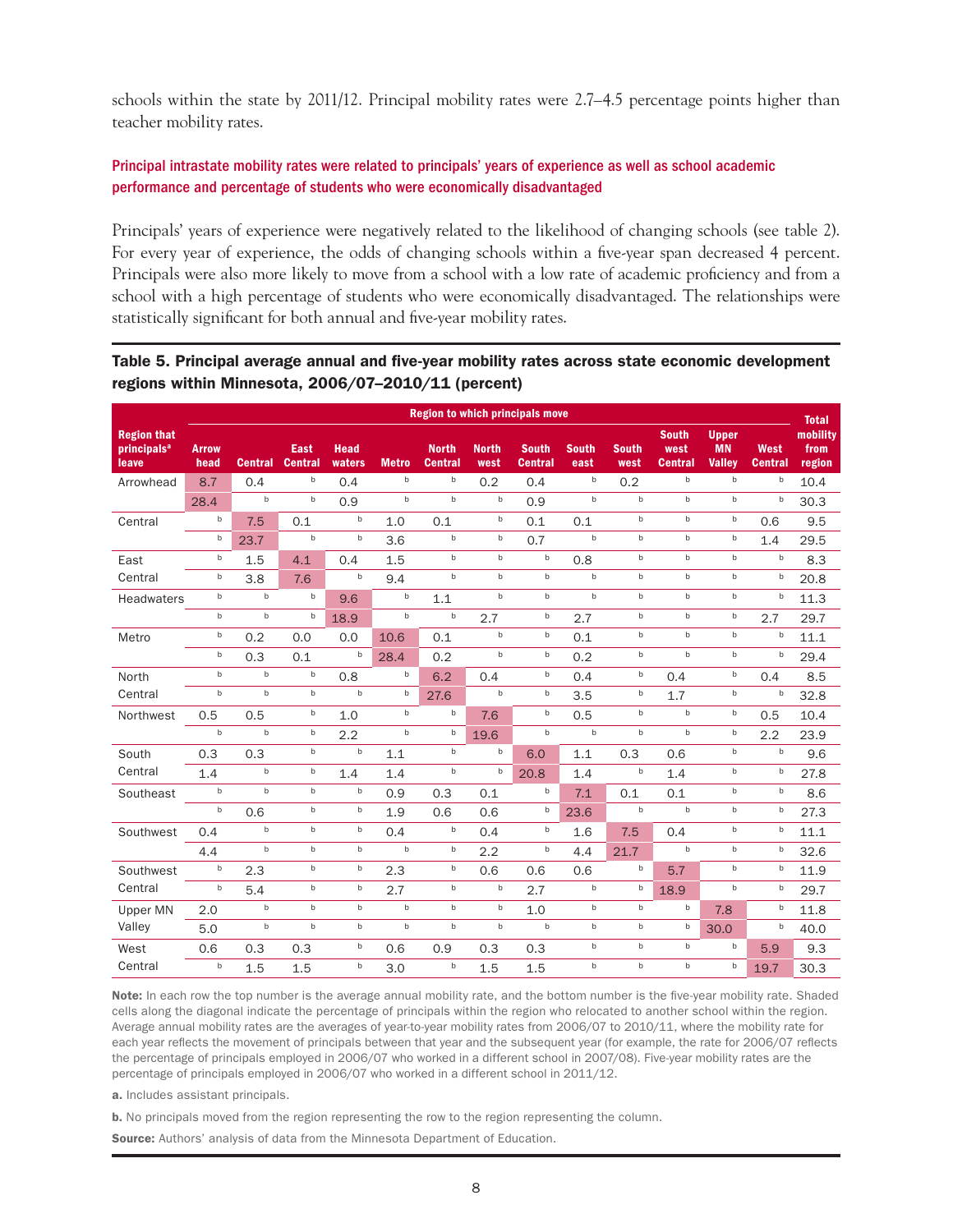#### Average annual and five-year principal intrastate mobility rates were similar across Minnesota's economic development regions

The differences in principal intrastate mobility rates across regions were not statistically significant (table 5). As with teacher mobility, most principal mobility involved moving to another school within the same region (as indicated by the shaded cells in table 5).

# Implications of the study findings

The findings from these analyses have implications for Minnesota policymakers, the Minnesota Department of Education, and districts statewide.

#### The mobility rates presented here can serve as a baseline for future studies of mobility among Minnesota educators

The annual educator mobility rate in Minnesota ranged from 8.4 percent to 11.5 percent between 2006/07 and 2010/11. But no objective standards exist for determining whether these mobility rates merit concern among policymakers. Nonetheless, the mobility rates in this brief can be useful to Minnesota policymakers in two ways: they help show patterns of mobility in schools in different regions of the state and in different types of schools, and they can serve as baseline rates for future studies. Although some educator mobility is to be expected given personal life events and individual workplace and community preferences, policymakers may want to continually monitor these rates. Increases either statewide or in individual districts may indicate that districts will have to spend additional funds for recruiting, interviewing, and hiring educators; that districts experiencing inordinate loss of staff because of mobility issues may be challenged to sustain school improvement efforts; and that the state's efforts at equitable distribution of educators may be experiencing challenges.

#### Public schools serving challenged student populations are more likely to lose teachers to other schools

Educators' self-selection of employers may be leading to an inequitable distribution of educators. Mobility rates were higher for special education teachers than for teachers in other subject areas. Teacher mobility was also related to schools' academic performance, size, percentage of students who were economically disadvantaged, and urbanicity. That is, teachers were moving from more challenging schools at higher rates than they were moving from less challenging schools. Not only do schools serving challenged student populations lose more resources to the process of hiring replacement teachers, but research suggests that student learning suffers as well (Ronfeldt, Loeb, & Wyckoff, 2013). Thus policymakers may need to consider ways of incentivizing the retention of special education teachers and teachers in low-performing, highpoverty urban schools and to decide whether to assist the districts that oversee these schools with the costs of hiring educators to replace the movers.

#### Educator mobility is of greater concern in some regions of the state than in others

Teacher and principal mobility rates were higher in some regions than in others. Specifically, the five-year teacher mobility rates were higher in the Arrowhead and Metro regions than in other regions. The differences in mobility rates across regions were statistically significant. The Minnesota Department of Education may want to take a more in-depth look at the mobility rates in those regions to determine whether initiatives are needed to bolster educator retention there.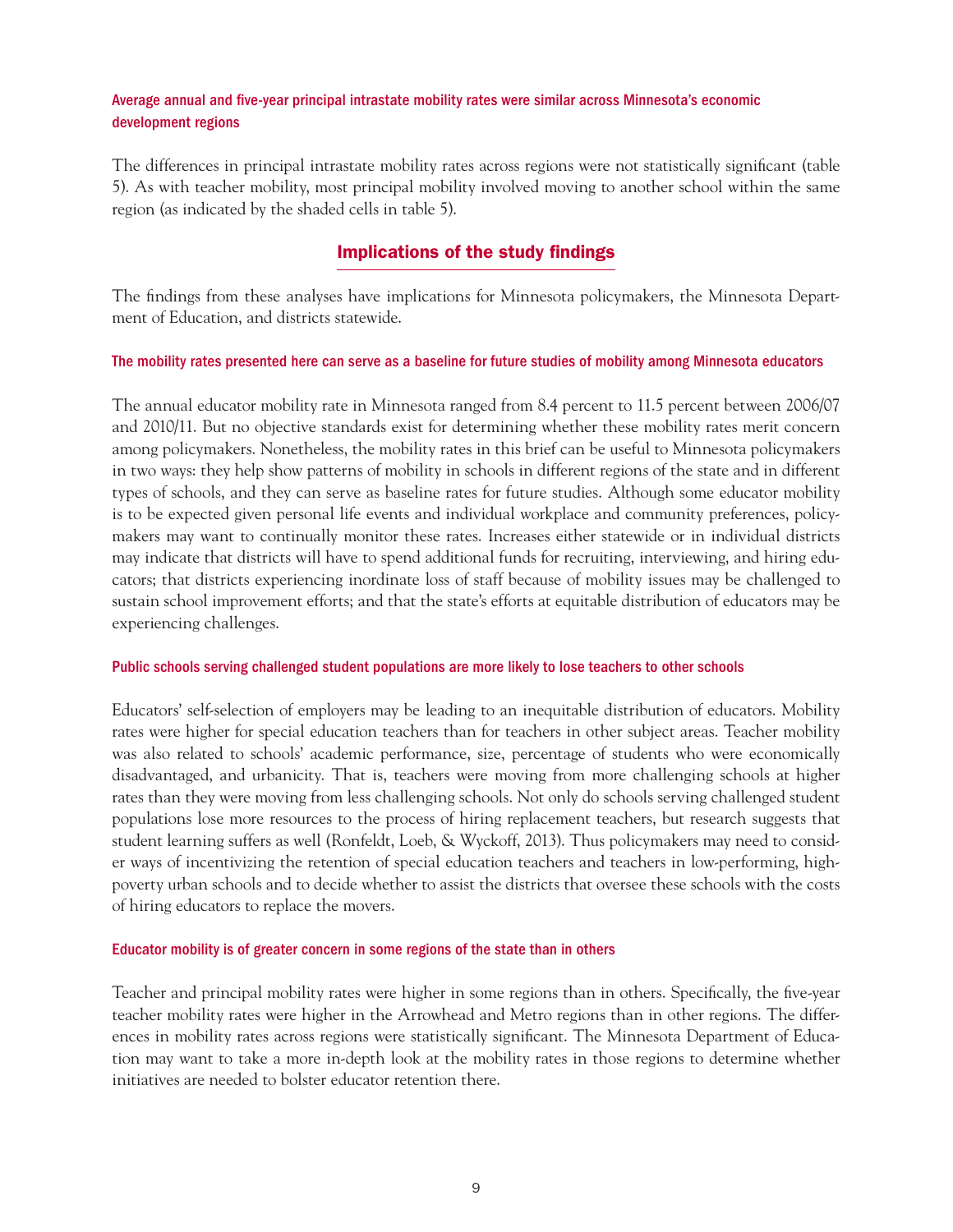# Limitations of the study

The findings from this study were produced by accepted statistical methods using valid and reliable staffing and certification data provided by the Minnesota Department of Education. Despite the strengths of this study, it has two main limitations.

First, the study focuses on the mobility patterns among educators in Minnesota public schools only. Mobility rates and patterns cannot be generalized to other states or to private schools in Minnesota.

Second, the study is correlational. The findings show patterns of relationships between educator mobility and educator and school characteristics. However, the relationships are not necessarily causal. The administrative employment data used for the study did not include information on why educators moved or whether educators' decisions to change places of employment were voluntary or involuntary.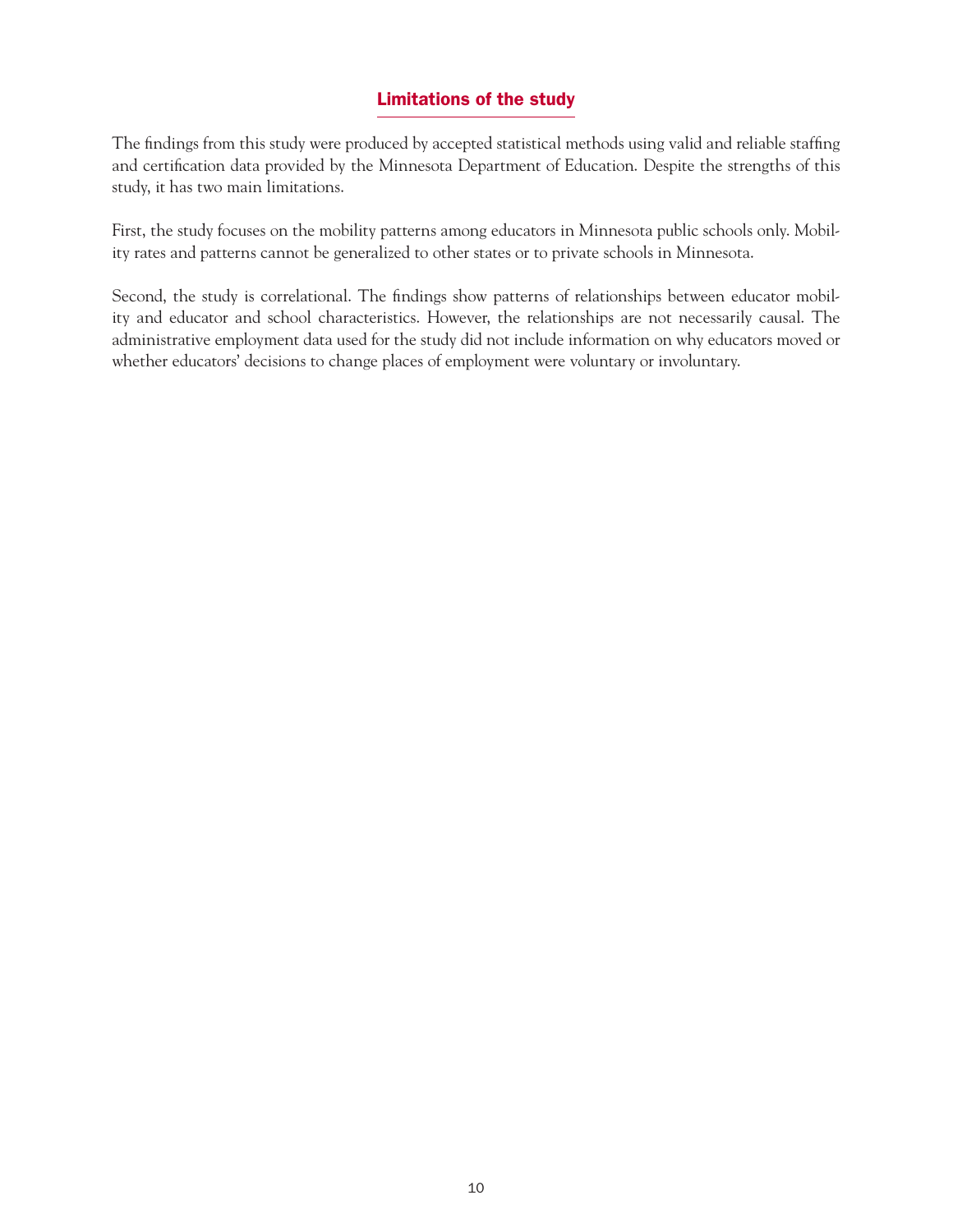#### Notes

- 1. The Midwest Educator Effectiveness Research Alliance comprises representatives of state education agencies in Illinois, Indiana, Iowa, Michigan, Minnesota, Ohio, and Wisconsin whose work involves licensing educators and supporting educators' development throughout their careers.
- 2. The two other briefs, together with the full report on which the state-specific briefs are based, are available at [http://ies.ed.gov/ncee/edlabs/projects/project.asp?projectID=387.](http://ies.ed.gov/ncee/edlabs/projects/project.asp?projectID=387) The full report also includes analysis of teacher and administrator interstate mobility among the three states.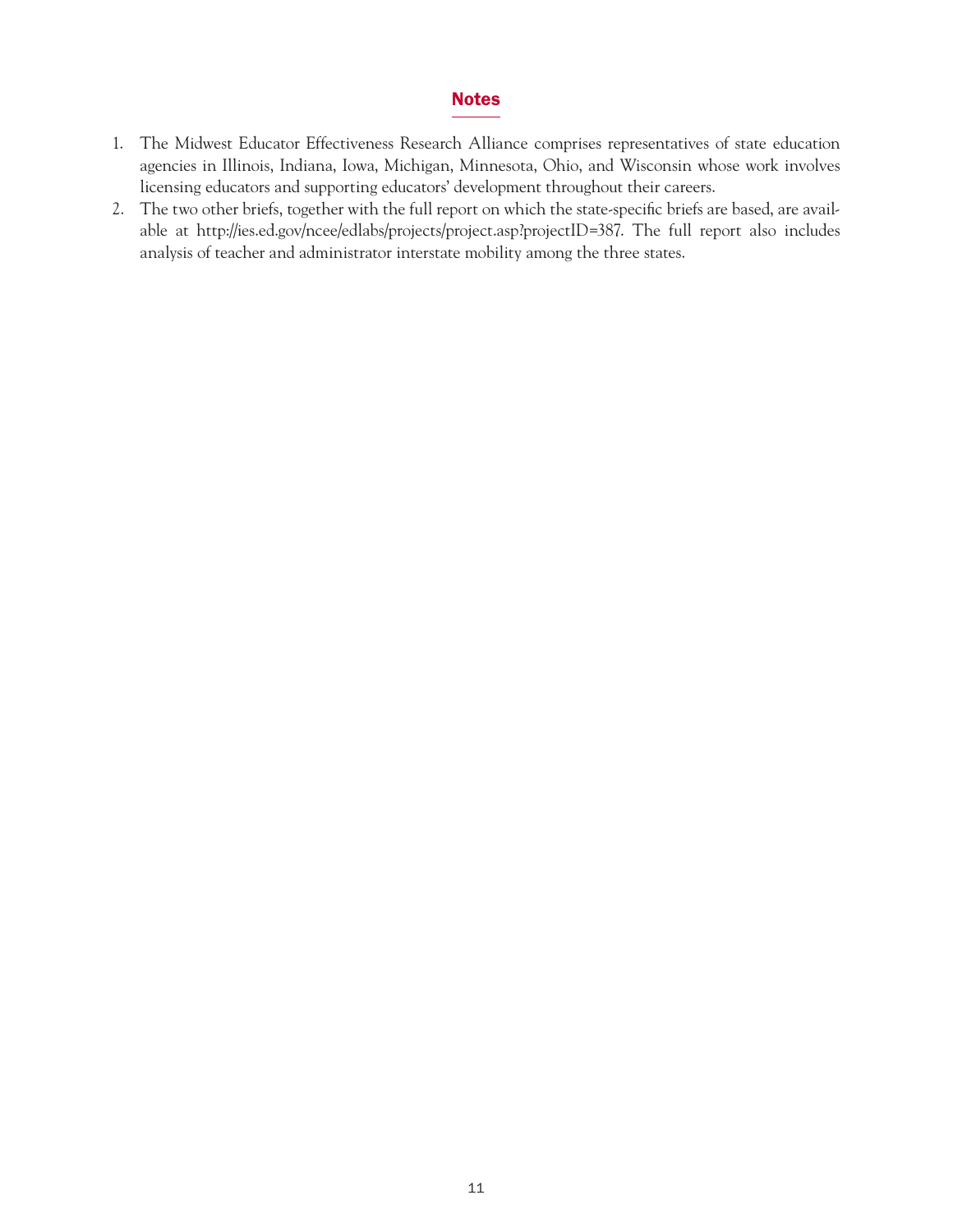#### References

- Allensworth, E., Ponisciak, S., & Mazzeo, C. (2009). *The schools teachers leave: Teacher mobility in Chicago Public Schools*. Chicago, IL: Consortium for Chicago School Research.<http://eric.ed.gov/?id=ED505882>
- Barnes, G., Crowe, E., & Schaefer, B. (2007). *The cost of teacher turnover in five school districts: A pilot study.* Washington, DC: National Commission on Teaching and America's Future. [http://eric.ed.gov/](http://eric.ed.gov/?id=ED497176)  [?id=ED497176](http://eric.ed.gov/?id=ED497176)
- Boe, E. E., Cook, L. H., & Sunderland, R. (2008). Teacher turnover: Examining exit attrition, teaching area transfer, and school migration. *Exceptional Children, 75*(1), 7–31.<http://eric.ed.gov/?id=EJ842524>
- Coggshall, J. G., & Sexton, S. K. (2008). *Teachers on the move: A look at teacher interstate mobility policy and practice.* Washington, DC: National Association of State Directors of Teacher Education and Certification.<http://eric.ed.gov/?id=ED518859>
- Feng, L., & Sass, T. R. (2011). *Teacher quality and teacher mobility* (Working Paper No. 57). Washington, DC: Center for Analysis of Longitudinal Data in Educational Research.<http://eric.ed.gov/?id=ED529180>
- Goldring, R., Taie, S., & Riddles, M. (2014). *Teacher attrition and mobility: Results from the 2012–13 Teacher Follow-Up Survey* (NCES No. 2014–077). National Center for Education Statistics Working Paper. Washington, DC: U.S. Department of Education.<http://eric.ed.gov/?id=ED546773>
- Hanushek, E. A., Kain, J. F., & Rivkin, S. G. (2004). Why public schools lose teachers. *Journal of Human Resources, 39*(2), 326–354. <http://eric.ed.gov/?id=EJ746489>
- Ingle, W. K. (2009). Teacher quality and attrition in a US school district. *Journal of Educational Administration, 47*(5), 557–585. <http://eric.ed.gov/?id=EJ857628>
- Plecki, M. L., Elfers, A. M., Loeb, H., Zahir, A., & Knapp, M. S. (2005). *Teacher retention and mobility: A look inside and across districts and schools in Washington State.* Seattle, WA: University of Washington. <http://eric.ed.gov/?id=ED485567>
- Ronfeldt, M., Loeb, S., & Wyckoff, J. (2013). How teacher turnover harms student achievement. *American Educational Research Journal, 50*(1), 4–36. <http://eric.ed.gov/?id=ED521467>
- Texas Education Agency, Division of Policy Planning and Evaluation. (1995). *Texas teacher retention, mobility, and attrition: Teacher supply, demand, and quality* (Policy Research Project Report 6). Austin, TX: Author.<http://eric.ed.gov/?id=ED399233>